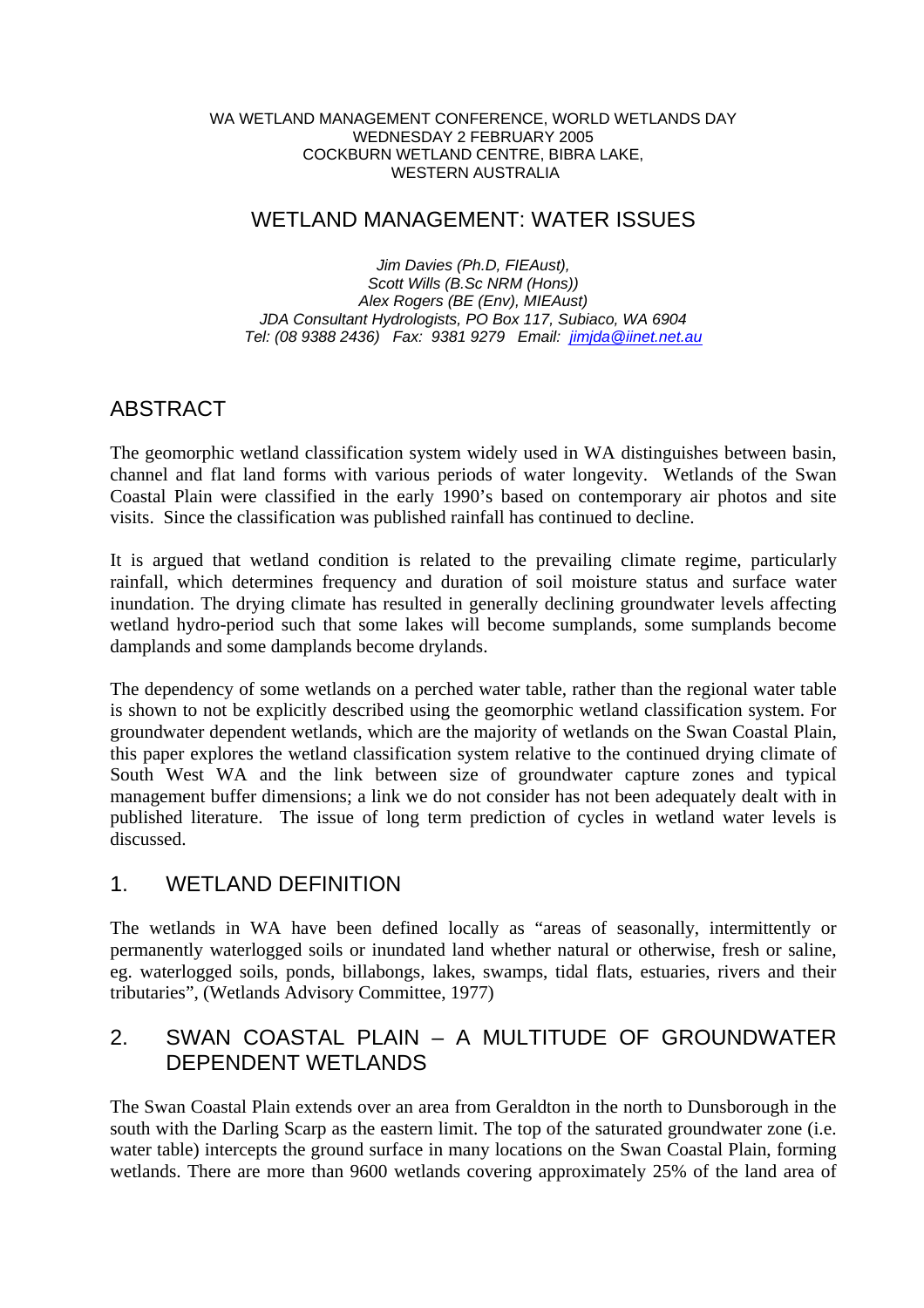the Swan Coastal Plain (Balla, 1994). Wetlands have been mapped over the extent of Wedge Island to Dunsborough. Figure 1 reproduced from WAWA (1987) shows lakes of the Swan Coastal Plain in the Perth Region. Perth is considered unique in having such an extensive variety of groundwater dependent wetlands.



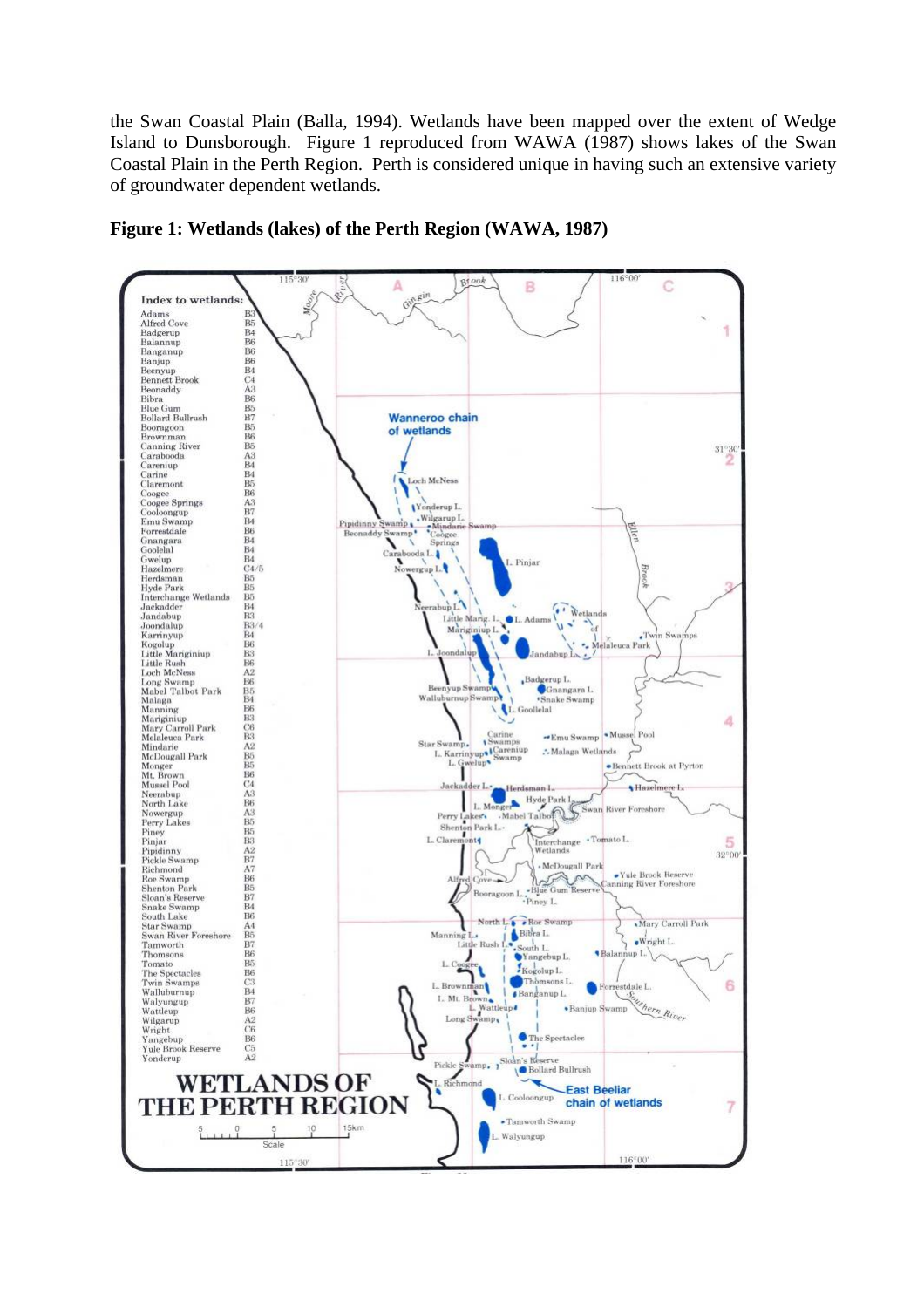# 3. WETLAND CLASSIFICATION

The geomorphic system of wetland classification as used in WA is presented in Table 1 (Semeniuk 1987, Hill et al 1996 a & b), comprising basins, channels and flat wetlands of varying water longevity.

|                             |              | Landform                 |            |
|-----------------------------|--------------|--------------------------|------------|
| <b>Water Longevity</b>      | <b>Basin</b> | <b>Channel</b>           | Flat       |
| <b>Permanent Inundation</b> | Lake         | River                    |            |
| Seasonal Inundation         | Sumpland     | Creek                    | Floodplain |
| Seasonal Waterlogging       | Dampland     | $\overline{\phantom{0}}$ | Palusplain |

**Table 1: The geomorphic wetland classification system (Semeniuk, 1987)** 

Summary of wetland statistics between Wedge Island and Dunsborough is reproduced in Table 2 (Balla 1994).

| <b>Wetland type</b> |             | Area   | $\frac{6}{6}$  | No. or length | $\frac{0}{0}$ |
|---------------------|-------------|--------|----------------|---------------|---------------|
|                     |             | (ha)   |                | (km)          |               |
| <b>Basins</b>       | Lake        | 14100  | $\overline{4}$ | 200           | 2             |
|                     | Sumpland    | 34339  | 10             | 4879          | 50            |
|                     | Dampland    | 31370  | 9              | 3924          | 41            |
|                     | Artificial* | 606    | <1             | 689           | 7             |
|                     |             |        |                |               |               |
| <b>Flats</b>        | Floodplain  | 9543   | 3              |               |               |
|                     | Palusplain  | 241595 | 66             |               |               |
|                     |             |        |                |               |               |
| Channels            | River       | 1074   | $<$ 1          | $522*$        |               |
|                     | Creek       |        |                | 3347*         |               |
|                     | Drain       |        |                | 1664*         |               |
|                     |             |        |                |               |               |
| <b>Estuary</b>      |             | 29249  | 7              |               |               |
|                     |             |        |                |               |               |
| Total               |             | 362253 | 100            | 9692 basins   |               |
|                     |             |        |                | 5533* kms     |               |

|  |  |  | Table 2: Summary of wetland types in the Wedge Island to Dunsborough area (Balla, 1994) |  |  |
|--|--|--|-----------------------------------------------------------------------------------------|--|--|
|  |  |  |                                                                                         |  |  |

Channel wetlands & artificial basins for the Wedge Island to Mandurah area only.

The non-genetic nature of the geomorphic wetland classification system is well described by Hill *et al* (1996a) but has probably not received sufficient attention. For example the authors clearly state that a sumpland (seasonally inundated basin) is defined regardless of the inundation mechanism – whether by direct rainfall, regional water table rise, or surface runoff. A perched water table mechanism could readily be added. Similarly the authors show that a dampland (seasonally waterlogged basin) may result from a seasonal water table rise or from development of perched conditions. Again direct rainfall and surface runoff would be equally valid causal mechanisms. The geomorphic classification system used therefore does not, by definition, throw any light on the causal mechanism for the presence of water on which the wetland ecology depends.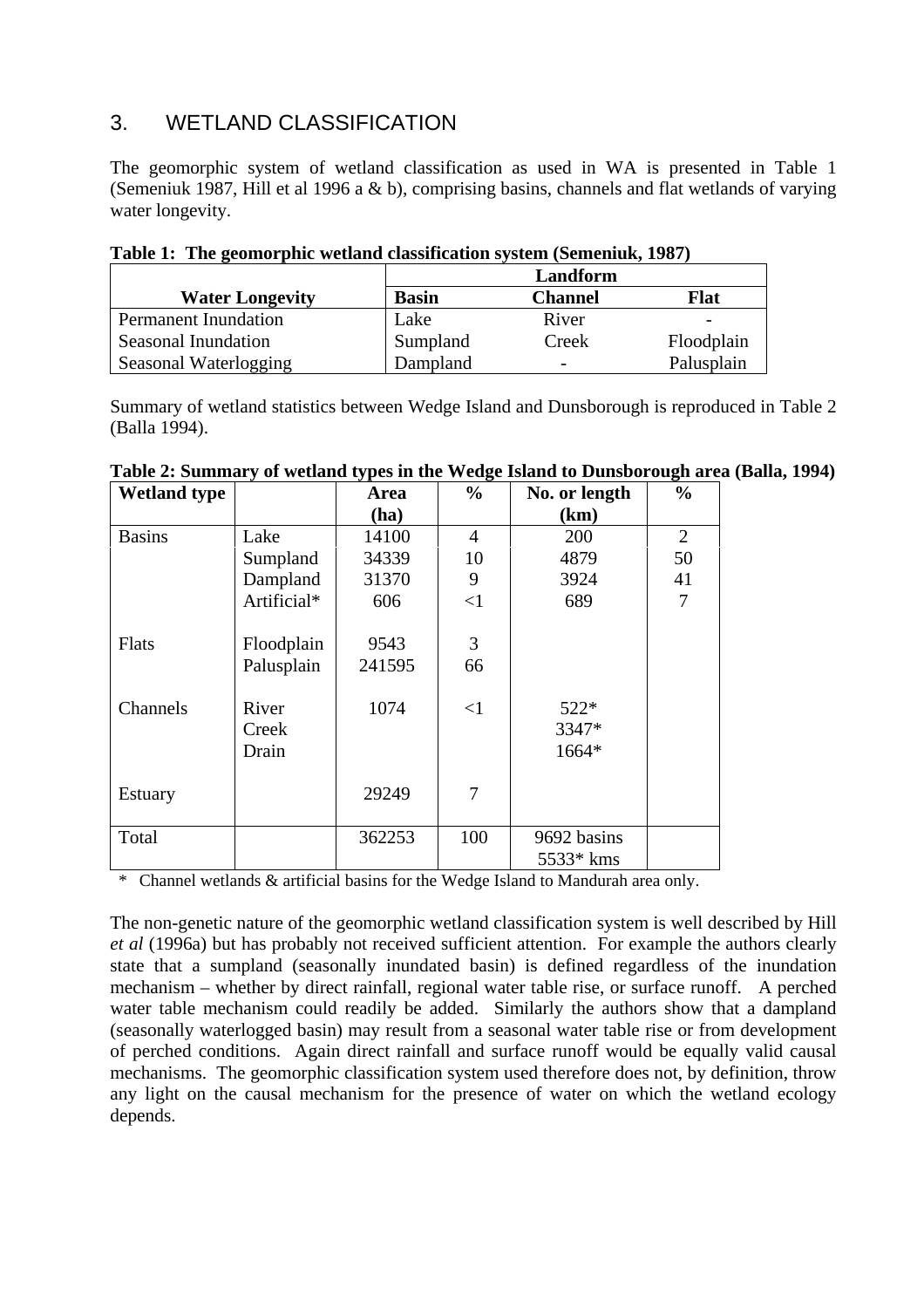The wetland classification reports by Hill *et al* (1996 a & b) discuss the importance of climate on wetland development, with the notion that as the climate becomes wetter and more humid, more landforms are captured as wetlands. It is noted that;

*'As the climate becomes more arid, the hydro-period of wetlands changes from generally permanent and seasonal inundation to generally intermittent inundation, with effects on soils and vegetation'*

The relationship of basin wetlands (lake, sumpland, dampland) to water level fluctuation is shown in Figure 3.

Wetland classification as presented in Hill *et al* (1996a) was performed using early 1990's orthophotos and site visits and it is reasonable to assume that classification was relevant to the climate and rainfall at that time. Figure 2 shows Perth annual rainfall since 1880, indicating continued drier years since approximately 1975 which have a direct or lagged effect on groundwater levels on which wetlands depend. In the context of these drier years, we consider that a permanently inundated basin wetland (lake) as classified in the early 1990's may now only be seasonally inundated (sumpland) as illustrated in Figure 4.



### **Figure 2: Perth annual rainfall**

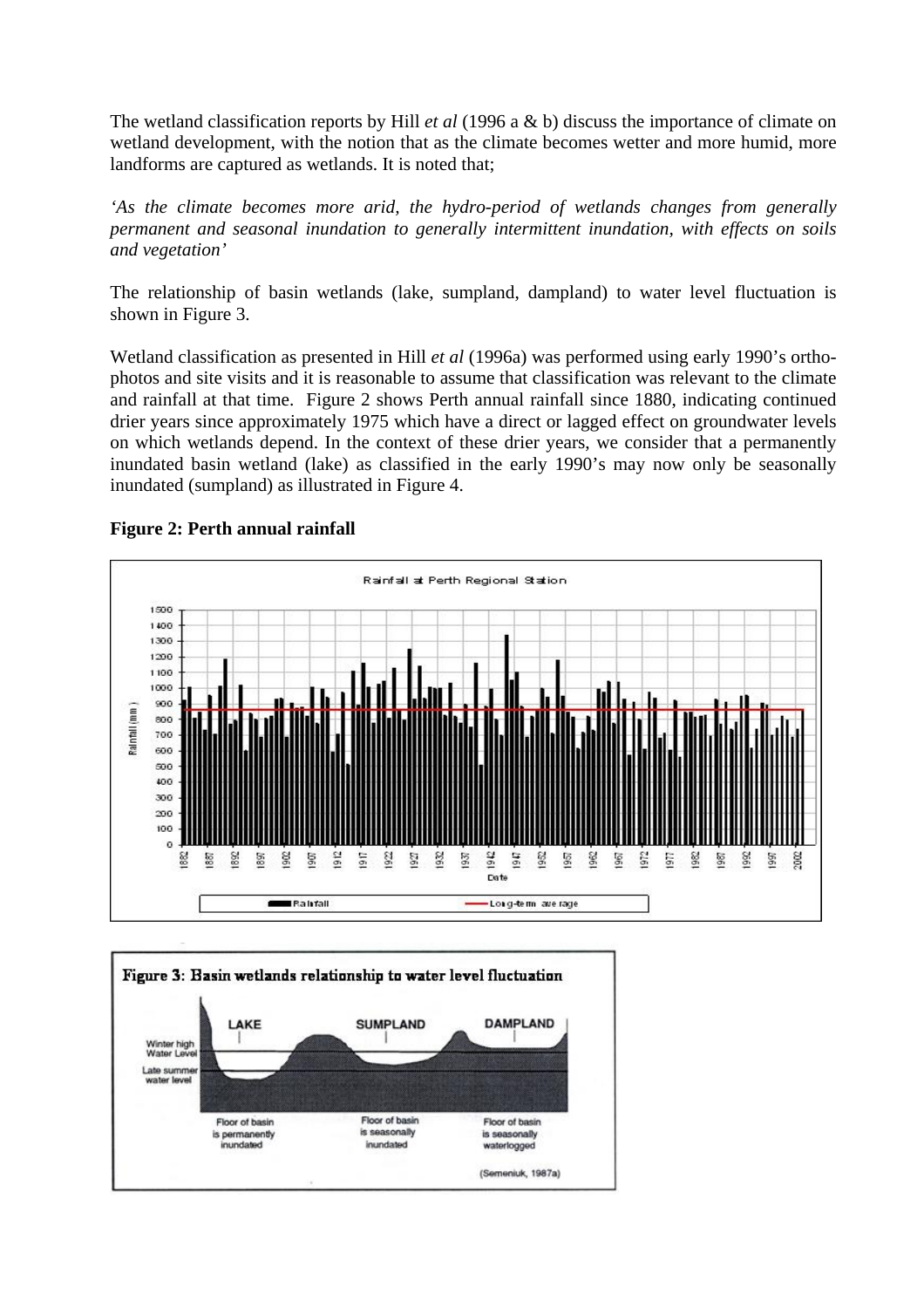### **Figure 4: Effect of changing climate on wetland classification**

- Drylands become damplands, creeks or palusplains
- Damplands become sumplands
- Sumplands become lakes
- Palusplains become flood plains
- Creeks become rivers



• Flood plains become palusplains

\* This is the case in SW of WA since wetland classifications performed in early 1990's

Hill et al (1996a) considered the difficulty of defining average variability, or year to year variability, as opposed to extremes of wet or dry year periods. Figure 5 shows for example that in an extreme dry year a lake may "dry out" (i.e. become a sumpland), and that a sumpland may only have waterlogged soil (i.e. become a dampland). However Figure 5 implies that in an extreme dry year a dampland will still be a dampland, rather than a dryland which would have been more consistent.

# 4. IMPLICATIONS FOR WETLAND MAPPING

Hill et al (1996a) state *"this mapping provides the most accurate and comprehensive presentation of wetland boundaries for town planning, environmental protection policy development and on-the-ground management. It has significant economic value as 'constraint mapping' for development as it provides a preliminary guide to identifying areas that are seasonally wet due to perched water tables or near-to-surface groundwater levels – between near to and to surface. The importance of this will become more obvious where there is a return to the wetter conditions experienced in Perth for most of the past century".* 

Two particular points are of interest here:

- The authors do not explain why the area of wetlands was not extrapolated to estimate likely areas during those wetter previous conditions, see Figure 2.
- The implied optimism that there will be a return to wetter conditions, would probably now be tempered with the view that this is unlikely, at least in the short term.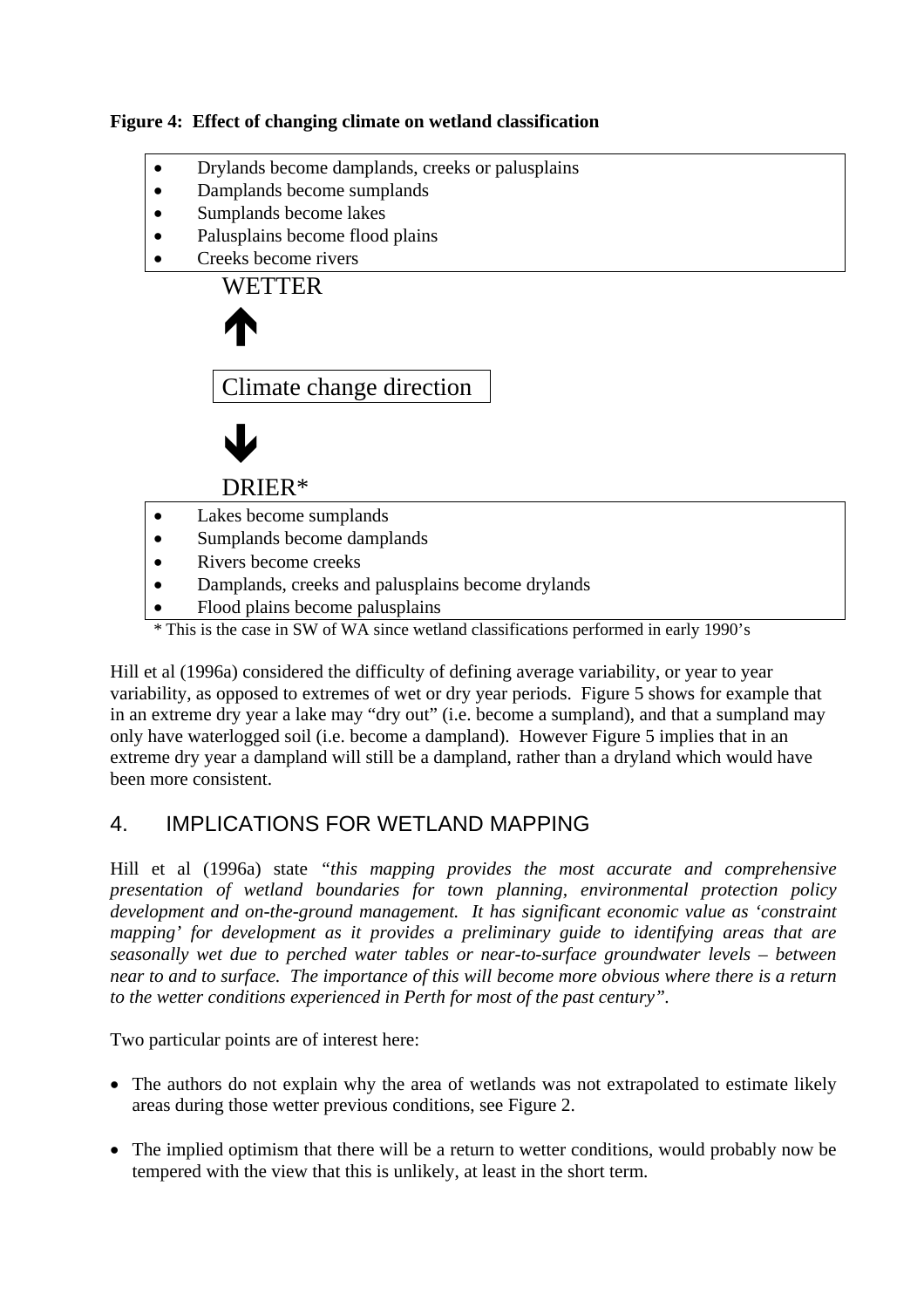**Figure 5: Non-tidal hydro-period categories (Hill** *et al.***, 1996)** 



**Figure 6: Predicted capture zones for seven lakes on the Jandakot Mound, without taking into account the depth of capture zones** 

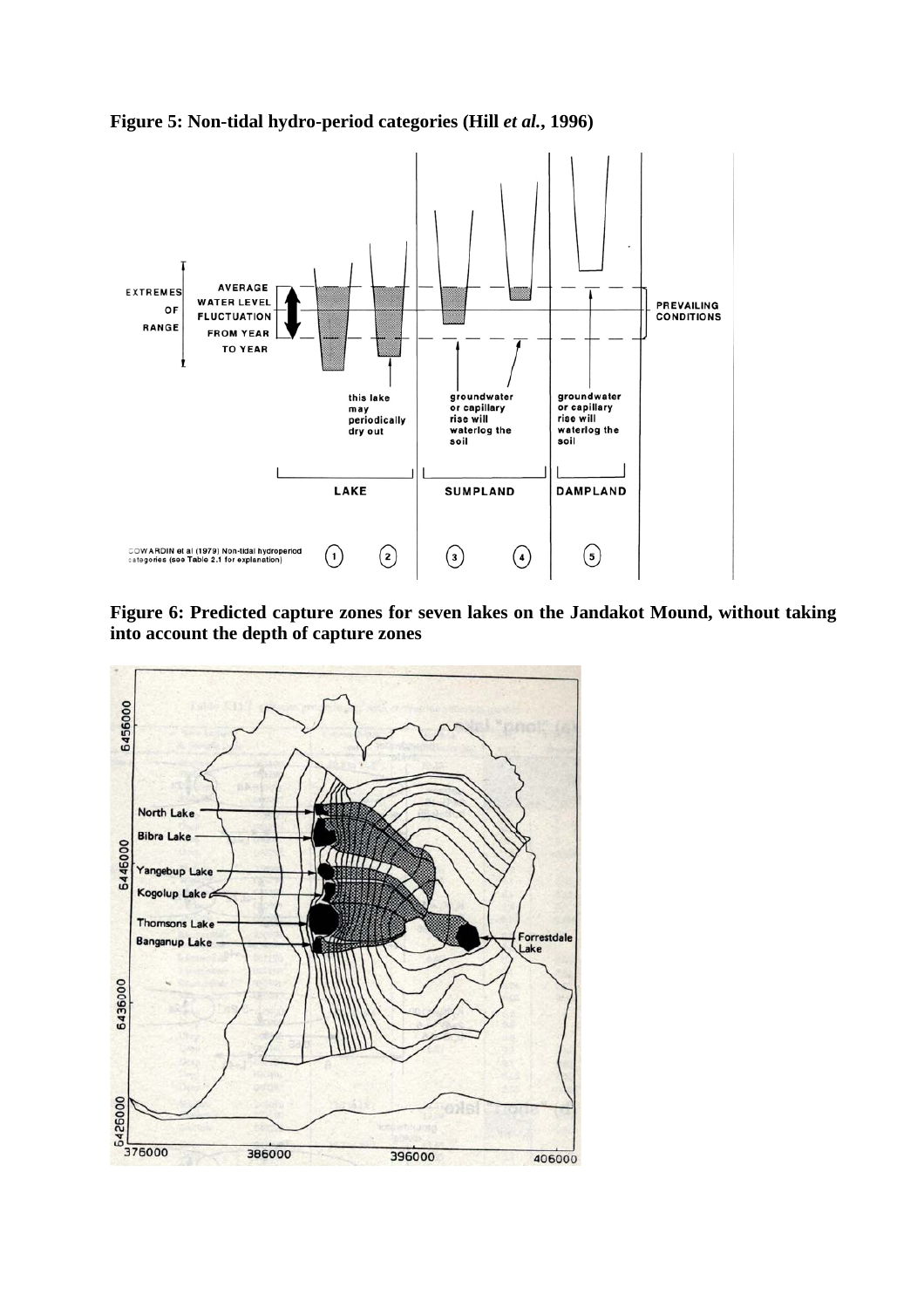It is open to take the view that the areas mapped as wetlands would be somewhat larger if mapped during a wetter period, and somewhat smaller if mapped during the current extended drier period, rather than using 1991 information.

It may be necessary for wetland managers utilizing existing wetland classification mapping to adequately consider the mechanism for the presence of water in the wetland and interpret the impacts of the drier climate currently being experienced by South West WA on the area and classification of the wetland.

# 5. WETLAND WATER DEPENDENCY: SURFACE WATER & GROUNDWATER CAPTURE ZONES

Wetland ecology depends on water availability usually described by the frequency and duration of inundation (hydro period) or waterlogging. The source of water on which individual wetlands depend is not described by the geomorphic classification system (see discussion above). Townley et al (1993) describe the interaction between lakes, wetlands and unconfined aquifers in general terms and show groundwater capture zones for seven lakes on the Jandakot Mound (Figure 6).

'*The groundwater capture zone of the lake defines the shape of a region at the ….. surface within which any recharge will ultimately pass through the lake*. *The capture zone defines the largest "buffer zone" required to be protected, to protect the quality of the surface water body*.'

The majority of lakes on the Swan Coastal Plain act as flow-through lakes which capture groundwater on the upgradient side and discharge lake water on their downgradient side.

The concept of groundwater capture zones was not addressed by the subsequently published volumes of the wetlands of the Swan Coastal Plain, but rather the emphasis for lake management focused on a perimeter buffer zone of constant width. Perhaps because the notion of a groundwater capture zone is difficult to visualize being subterranean, little emphasis has been given to the management of land use within the capture zone of lakes. The Jandakot Mound lakes capture zones were refined by groundwater modelling and incorporated in a schedule to an EPA Draft Guidance Statement on Environmental Management Areas (EPA 1998). For other parts of the Coastal Plain, similar mapping has not been performed so that wetland management focuses on the perimeter buffer zone rather than the upgradient groundwater catchment. This appears to be an anomaly in the approach to wetland management which requires resolution.

An example at the local scale, Figure 7 shows a comparison between a surface water capture zone and an estimated groundwater capture zone for Emu Lake in the City of Swan. The surface water catchment is readily defined by surface topography and surrounds the lake on all sides, whereas the groundwater capture zone is aligned upgradient towards the apex of the Gnangara Mound. Downgradient of the lake is the groundwater release zone into which the lake water discharges.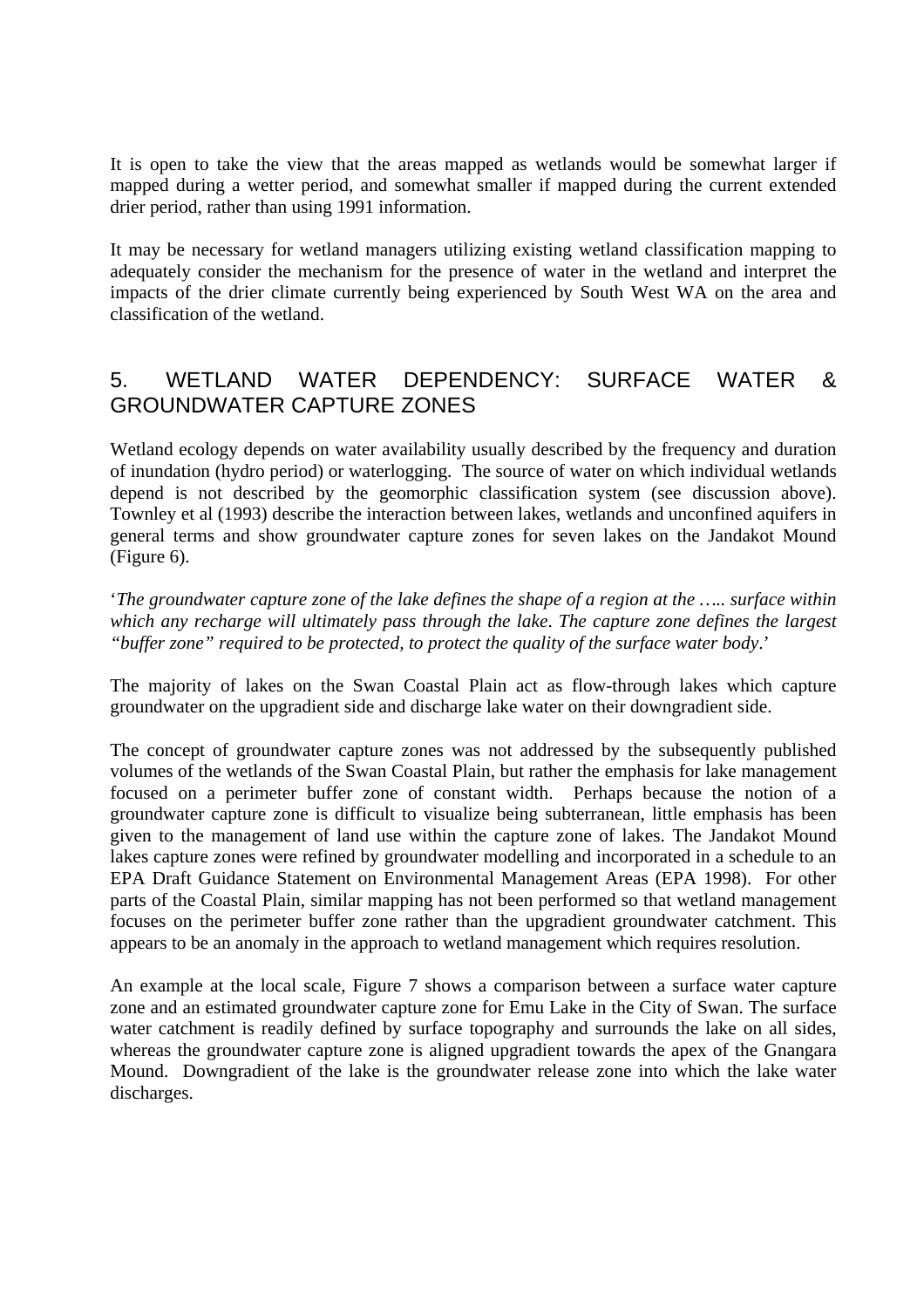

**Figure 7: EMU Lake Catchment Boundaries (Alan Tingay & Associates, 1998)**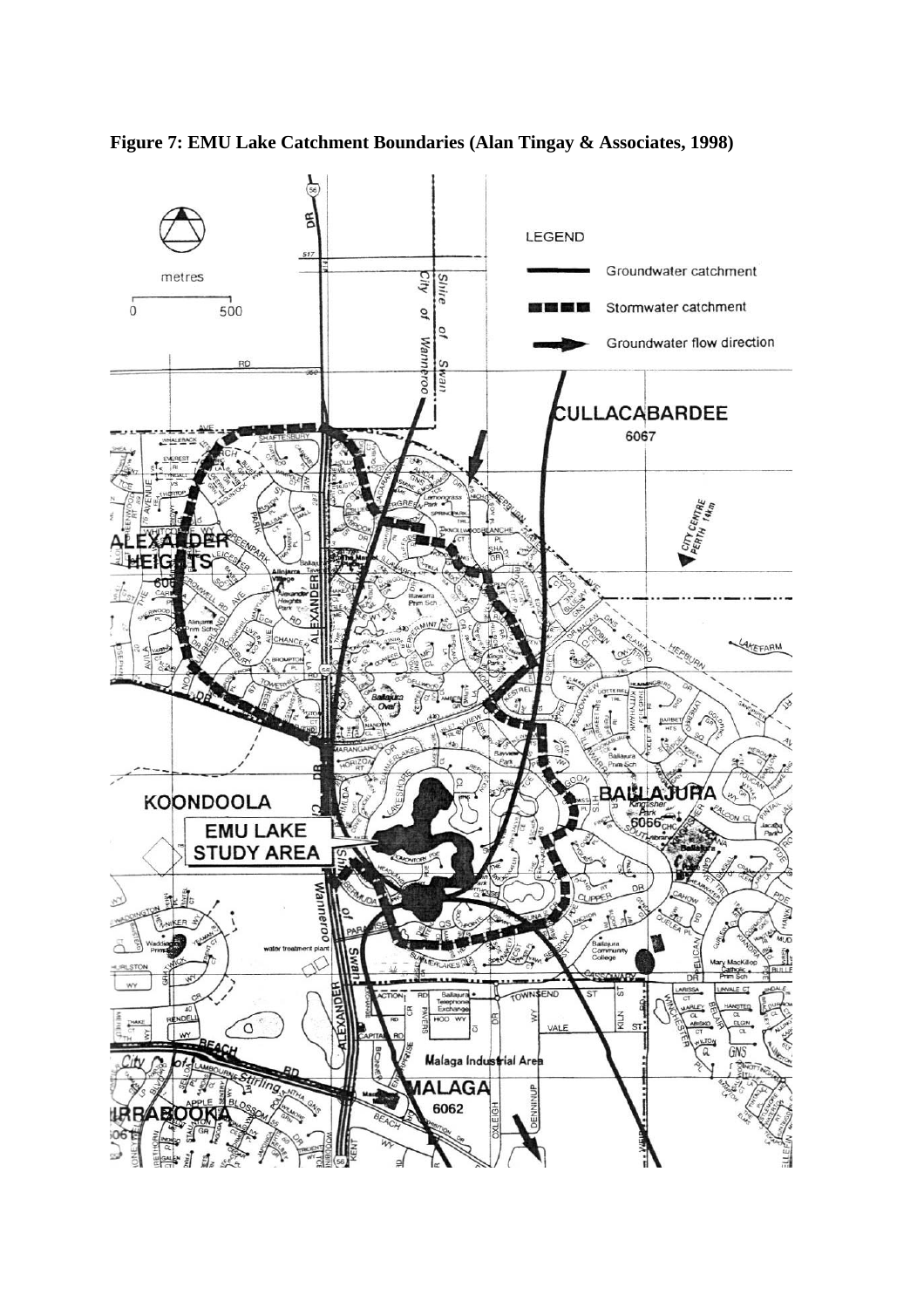# 6. CYCLES IN RAINFALL & WETLAND WATER LEVELS

Attempts have been made by some authors to relate rainfall and wetland water levels to deterministic and repeatable cycles. When faced with a long chronological series of data the natural reaction of a researcher is to try to smooth it to reduce the 'noise' and accentuate the longer period 'real' trends or oscillations; the simplest and usual method of doing this is to take 5 or 10 years running means (unweighted) although other lengths are used when considered appropriate. Unfortunately this automatically inserts into the data a spurious periodicity of between two and three times the period over which the running means have been taken. Reynolds (1978).

For example a 10 year moving average introduces spurious cycles of between 20 and 30 years. Some authors have attempted to relate the apparent cycles to lunar and solar cycles and hence claim causal mechanism. Our view is that the astronomical cycles do not influence the rainfall or groundwater levels in the SW of Western Australia and urge caution on the part of those wishing to predict future patterns of rainfall or wetland water levels based on such moving average plots.

### 7. CONCLUSIONS

- Wetland classification may need to be considered as dynamic, interpreted taking into consideration climate variation.
- Many wetlands depend on regional groundwater but the geomorphic wetland classification system used in WA is non genetic and does not describe the genesis of water on which wetland ecology depends, be it rainfall, surface water, regional groundwater or perched water.
- For wetlands dependent on regional groundwater, the groundwater capture zone should be considered the largest "buffer zone" required to be protected, to protect the quality of the wetland itself.
- Spurious cycles are introduced into moving average datasets and these should not be related to known astronomical cycles to predict future rainfall or wetland water levels.

### 8. REFERENCES

Alan Tingay & Associates (1998) *Environmental Management Plan Emu Lake, Ballajura* Report to the Shire of Swan September 1998. Report No. 98/10.

Balla S A (1994) *Wetlands - Their nature and management.* Volume 1 Wetlands of the Swan Coastal Plain. WRC.

Environmental Protection Authority (1998) *Groundwater Environmental Management Areas.*  Guidance for the Assessment of Environmental Factors (in accordance with the Environmental Protection Act 1986) No 48. Draft.